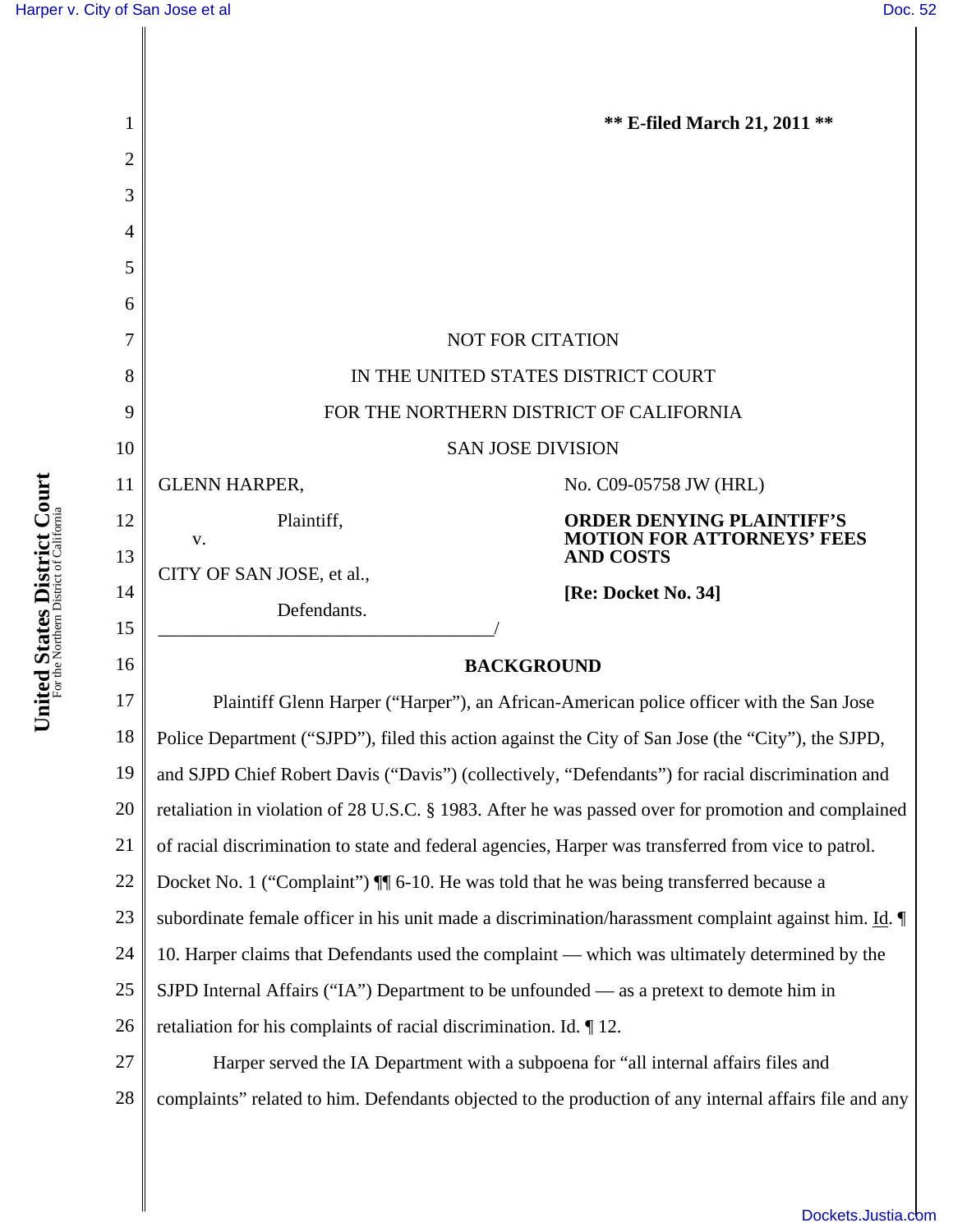1 2 3 4 5 related recorded statements, summaries of statements, and any testimony from SJPD officers about the investigation contained in the file. While Harper has been allowed to personally review the file, Defendants have refused to produce it in response to his discovery request. In January 2011, this Court accepted the parties' stipulation to submit the contents of the internal affairs file *in camera* to this Court and to brief their respective positions. Docket No. 28.

6 7 8 9 On March 17, 2011, upon review of the contents of the IA file and consideration of the parties' arguments and declarations in support, this Court ordered the SJPD IA Department to produce, pursuant to a protective order, a copy of the contents of the IA file to Harper. Docket No. 51.

10 11 12 13 14 Harper now moves under Federal Rule of Civil Procedure 37(a) for an order requiring Defendants to pay the \$5,700 in attorneys' fees and costs he accrued in relation to the dispute over the IA file. Docket No. 34. Defendants opposed the motion (Docket No. 49), and Harper failed to file a reply brief. Pursuant to Civil Local Rule 7-1(b), the Court finds the matter suitable for determination without oral argument, and the March 29, 2011 hearing is vacated.

## **DISCUSSION**

16 17 18 The essence of Harper's argument is that Defendants' objection to producing the contents of the IA file was without "substantial justification," in light of the prior case law. Thus, he argues, Rule 37 requires this Court to award him his expenses.

19 20 21 22 23 24 25 26 Rule 37(a) provides that if a court grants a motion to compel, "the court must, after giving an opportunity to be heard, require the party or deponent whose conduct necessitated the motion, the party or attorney advising that conduct, or both to pay the movant's reasonable expenses incurred in making the motion, including attorney's fees." FED. R. CIV. P.  $37(a)(5)$ .<sup>1</sup> However, "the court must not order this payment if: (i) the movant filed the motion before attempting in food faith to obtain the disclosure or discovery without court action; (ii) the opposing party's nondisclosure, response, or objection was substantially justified; or (iii) other circumstances make an award of expenses unjust." Id*.*

27

 $\overline{a}$ 

15

<sup>28</sup> 1 The Court notes that Harper never actually filed a motion to compel, and so this Court never granted one. Instead, as explained above, the parties stipulated to submit the contents of the internal affairs file *in camera* to this Court and to brief their respective positions. Docket No. 28. However, even if he had, the Court's decision here would be the same.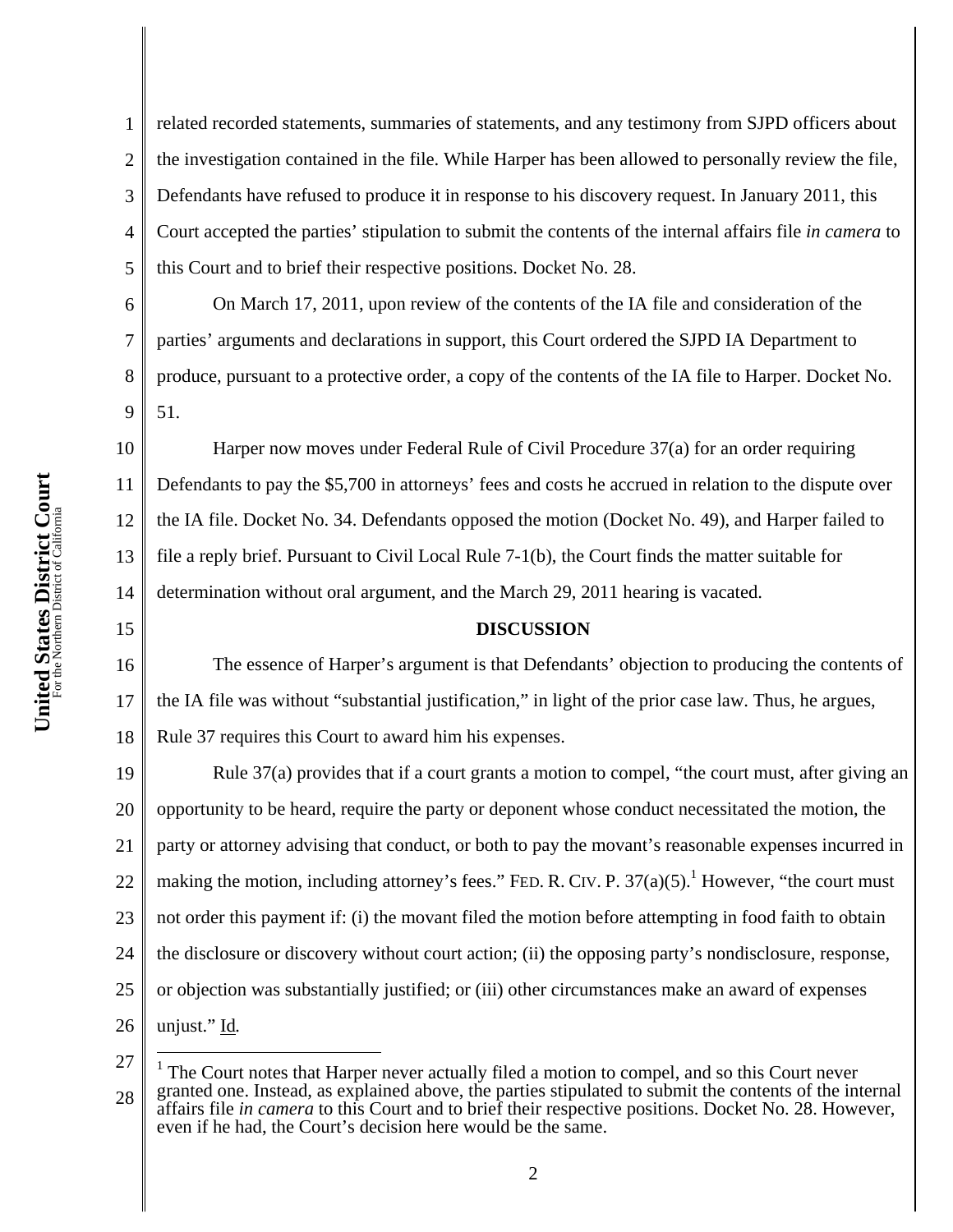Defendants' objection to the production of IA file was not frivolous as Harper suggests. While it is true that well-reasoned (but non-binding) prior cases have required production of similar materials in similar situations and that this Court ultimately found Defendants' arguments against production to be uncompelling, in making its decision the Court also expressed skepticism about the IA's file's relevance to this action. Indeed, in its March 17 Order, the Court noted that Harper's argument as to the relevance of the IA file was a tenuous one. This Court does not agree that Defendants' objection to production was not "substantially justified." When the relevance of the discovery sought is such a close call, this Court refuses to order Defendants to pay Harper's attorneys' fees and costs. Harper's motion is denied.

## **CONCLUSION**

HOWALD R. LLOY<br>UNITED TATES MA

**ASTRATE JUDGE** 

Based on the foregoing, Harper's motion for attorneys' fees and costs is DENIED.

## **IT IS SO ORDERED.**

Dated: March 21, 2011

##